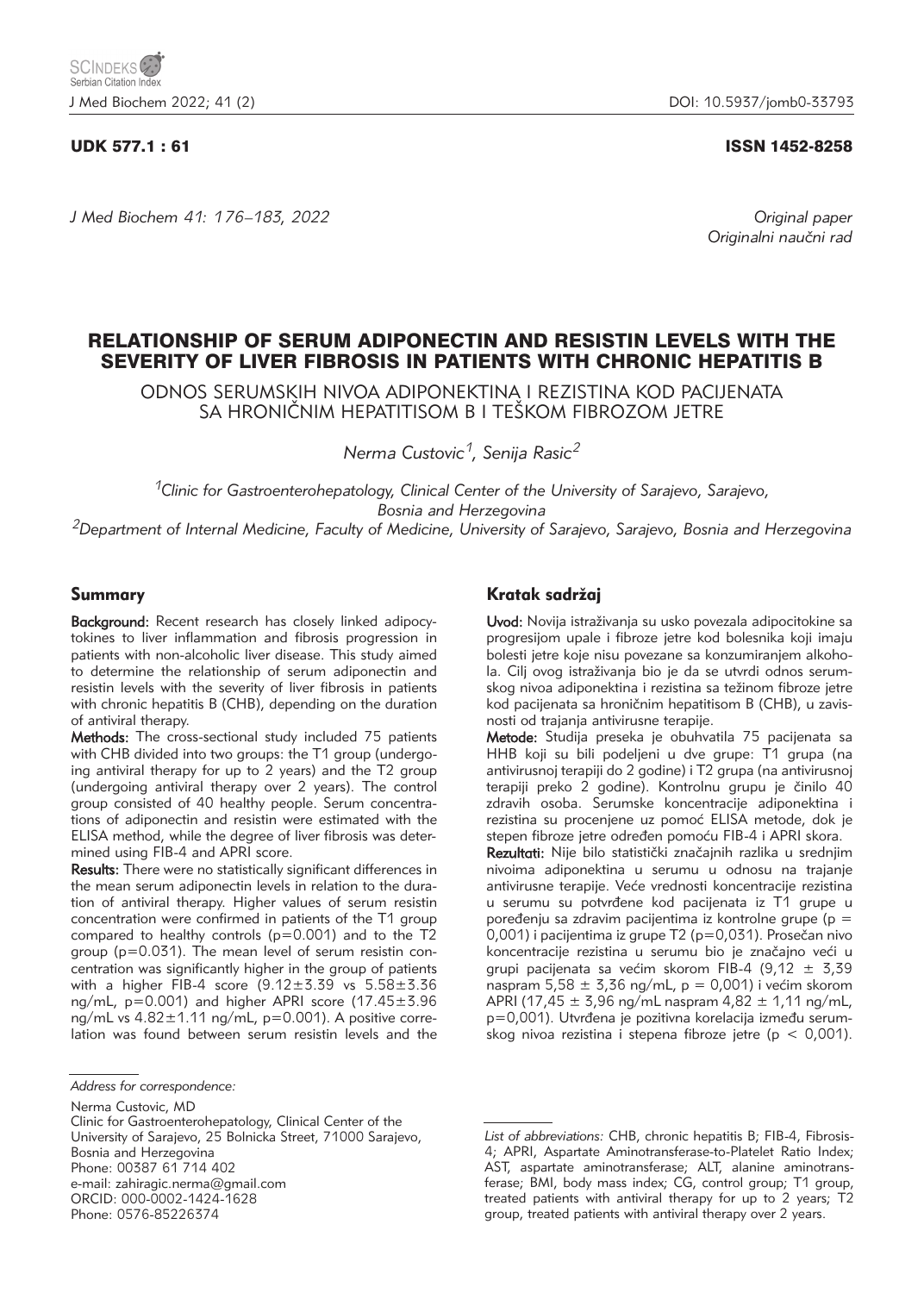degree of liver fibrosis (p<0.001). There was no significant difference between mean serum adiponectin levels according to the values of FIB-4 and APRI scores.

Conclusions: Progression of liver fibrosis estimated by FIB-4 and APRI scores as well as the length of antiviral treatment had a significant effect on serum resistin values in CHB patients on antiviral therapy.

**Keywords:** adipocytokines, APRI, FIB-4, hepatitis B

#### Introduction

Adipose tissue is an important endocrine organ, which regulates a wide variety of physiological functions through the secretion of adipocytokines (1, 2). Adipose tissue and the liver cooperatively regulate energy homeostasis. A recent study by Chang et al. (3) confirmed that non-alcoholic fatty liver disease and viral hepatitis cause specific alterations in adipocytokine profiles. Proinflammatory effects of resistin and anti-inflammatory effects of adiponectin have been shown in various metabolic and inflammatory diseases (atherosclerosis, diabetes mellitus, fatty liver disease, viral hepatitis), including patients with chronic hepatitis B (4, 5). Research by Hsu et al. 6 has shown that serum adipocytokine levels independently correlate with liver fibrosis stages in patients with chronic hepatitis B (CHB), which classifies them as prognostic markers.

Improved non-invasive tests, Fibrosis-4 score (FIB-4) and Aspartate Aminotransferase-to-Platelet Ratio Index (APRI score) during antiviral therapy are a reflection of treatment-regression in liver histopathology (7, 8). Considering that CHB requires long-term antiviral therapy, monitoring the effect of therapy on the regression of liver fibrosis using non-invasive methods and parameters is of great importance, especially nowadays when the rate of hepatocellular carcinoma is extremely high, presenting the third leading cause of cancer death among the cancers of digestive system worldwide (9).

The role of adipocytokines in non-alcoholic liver disease has been extensively investigated (10, 11), but their role in patients with CHB is not sufficiently clarified through research to date. Therefore, this study aimed to determine the importance of serum adiponectin and resistin levels as prognostic markers and indicators of the liver fibrosis stages in patients with CHB, depending on the duration of antiviral therapy.

#### Materials and Methods

#### *Study population*

Seventy-five patients (42 men and 33 women, mean age 52.5 years) with a confirmed diagnosis of CHB, treated with antiviral therapy by nucleoside analog tenofovir, were included in the cross-sectional Nije bilo značajne razlike između srednjih nivoa adiponektina u serumu prema vrednostima FIB-4 i APRI skoru. Zaključak: Napredovanje fibroze jetre procenjeno rezultatima FIB-4 i APRI, kao i dužina antivirusnog lečenja su imali značajan uticaj na vrednosti rezistina u serumu kod pacijenata sa hroničnim hepatitisom B na antivirusnoj terapiji.

Ključne reči: adipocitokini, APRI, FIB-4, hepatitis B

study. The clinical criteria for the diagnosis of CHB were: positive hepatitis B surface antigen (HBsAg) for at least 6 months, increased alanine aminotransferase (ALAT) and detectable serum hepatitis B virus (HBV) DNA by PCR test. The study was conducted at the Clinic for Gastroenterohepatology, Clinical Center of the University of Sarajevo, from January 2020 to December 2020.

All patients were divided into two groups: the T1 group included 37 patients on antiviral therapy for up to 2 years, while the T2 group included 38 patients on antiviral therapy for more than 2 years. Antiviral therapy with tenofovir was administered at a dose of 245 mg *per os* once daily for a long time, according to defined guidelines for treating viral hepatitis B (12). The study did not include patients with radiologic evidence of hepatocellular carcinoma, hepatitis C virus coinfection, autoimmune liver disease, liver cirrhosis, diabetes mellitus and previous history of alcohol consumption, patients with a BMI>25 as well as the patients with hepatosplenomegaly, ascites, peripheral edema, jaundice, and signs of liver cirrhosis.

The control group (CG) consisted of 40 healthy persons (22 male and 18 female), mean age 52.0 years, recruited from subjects who underwent preventive examination at the Counseling Centre for Gastroenterohepatology, at the Clinical Center of the University of Sarajevo. They had no clinical and laboratory signs of liver and metabolic disease. Additionally, patients and the control group who took hepatotoxic or fatty liver-inducing medicines (estrogen, amiodarone, methotrexate, tamoxifen) in the past three months were not included in the study.

All respondents gave informed consent to participate in the study. The study protocol was approved by the local Ethical Committee (No: 03-02- 3083/2019). The study was conducted according to ethical standards of medical research and the Declaration of Helsinki.

## *Methods*

A detailed history was taken from patients treated for chronic hepatitis B on the day of enrollment in the study and during a follow-up examination. Abdominal examination was performed in all participants in the study as an essential part of all routine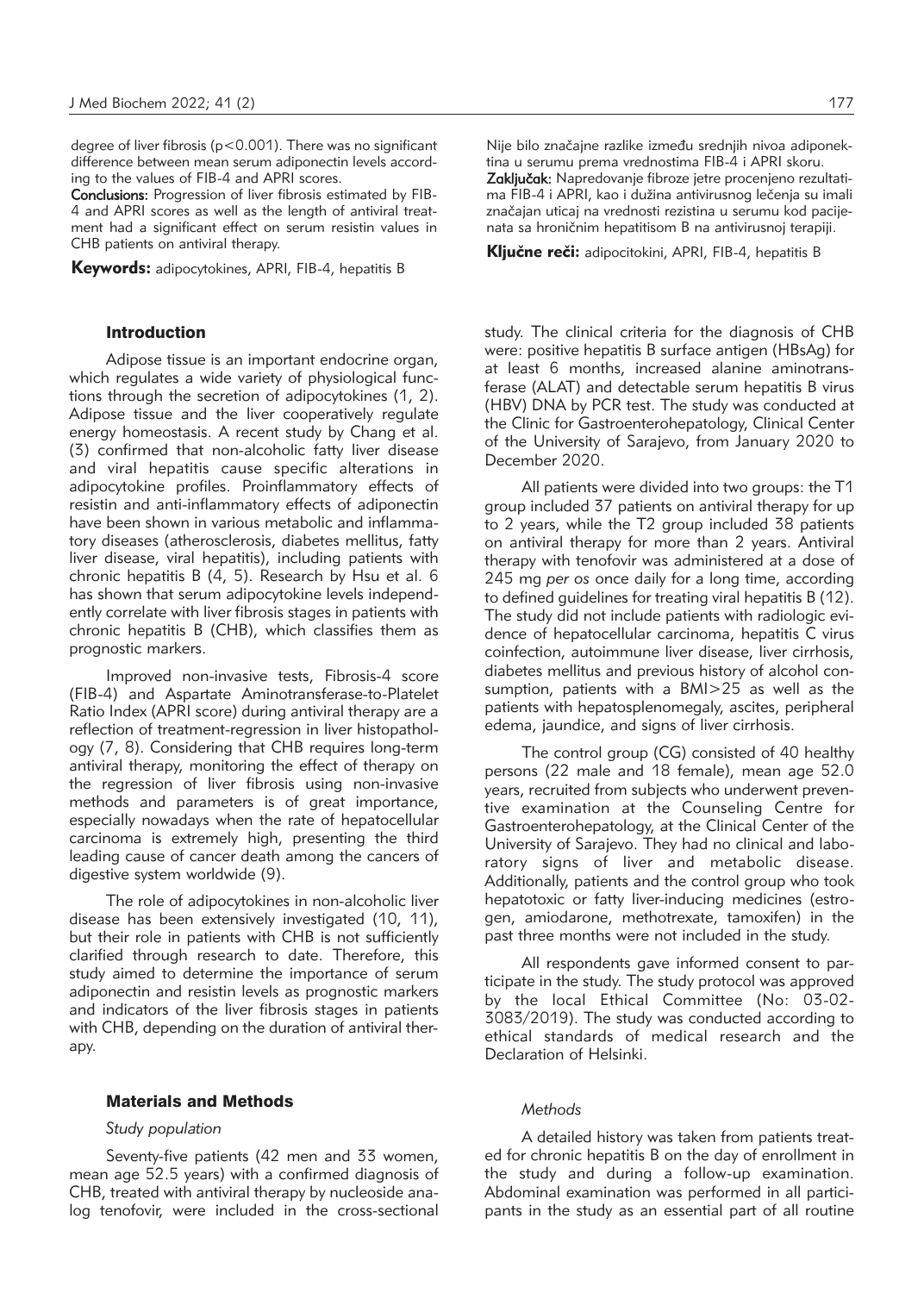physical examinations. Body height was measured without shoes on a height measuring scale, while the body weight was measured using a digital scale. Body mass index (BMI) was calculated as the ratio of body weight in kilograms (kg) to the square of body height in meters  $(m<sup>2</sup>)$ .

The presence of liver fibrosis and the degree of its severity was determined using the FIB-4 score, ranging from <1.45 (negative predictive value for advanced fibrosis) to >3.25 (positive predictive value for advanced fibrosis) and also APRI score ranging from <0.5 (negative predictive value for advanced fibrosis) to >1.45 (positive predictive value for advanced fibrosis). The values of FIB-4 and APRI scores were calculated using formulas, which included serum aspartate aminotransferase (AST) and alanine aminotransferase (ALT) values, as well as platelet count and age values (13, 14).

#### *Blood sampling and measurement*

Blood samples were taken on the day of inclusion in the study from the cubital vein of fasting patients in non-heparinized tubes and then centrifuged at 4000 rpm for 10 minutes. All separated serum samples for determination of adiponectin and resistin concentration were stored at -70 °C until laboratory analysis, while serum levels of AST and ALT were determined on the day of the blood sampling as well as the platelet count from the full blood.

Serum adiponectin concentration was assessed using a commercial serum adiponectin level kit (Demeditec Diagnostics GmbH, Kiel, Germany), while serum resistin concentration was assessed using a commercial resistin concentration kit (Demeditec Diagnostics GmbH, Kiel, Germany). Both biomarkers were analyzed by immunoenzymometric assays (ELISA sandwich-assays) with two specific antibodies. The adiponectin and resistin in the samples first binded to the antibody coated on the microtiter plate. In the next step, the second specific anti-adiponectinantibody and the anti-resistin-antibody binded to the immobilized adiponectin and resistin. The second antibody was biotinylated and administered in a mixture with the peroxidase-enzyme conjugate. The enzymatic reaction led to the appearance of colour in proportion to the concentration of adipocytokine levels of the samples. After antibody conjugation, stop solution was added to the plate, followed by incubation at room temperature in a plate shaker with a rotation frequency of 350 rpm. The results were read spectrophotometrically at a wavelength of 450 nm on a plate reader BioTek ELX50 (Winooski, Vermont, USA). The measured adiponectin concentration was expressed in micrograms per millilitre ( $\mu$ g/mL), while the resistin concentration was expressed in nanograms per millilitre (ng/mL).

Serum levels of liver transaminases (AST, ALT)

were determined by enzyme analysis on COBAS 6000 (Roche, Basel, Switzerland), while the platelet count was determined on the counter CELL-DYN Ruby (Abbott, Illinois, United States). In addition, serum HBV DNA levels were determined with a commercially available quantitative polymerase chain reaction (PCR) assay (Amplicor HBV Monitor; Roche Molecular Diagnostics Systems, Branchburg, N.J., USA).

#### *Statistical analysis*

The statistical analysis was performed using the Statistical Package for the Social Science (SPSS) software, version 22 for Windows (SPSS Inc, Chicago, Illinois, SAD). The normality of data distribution was determined by the Kolmogorov-Smirnov test. Variables with normal distribution were presented as mean  $\pm$  standard deviation (SD) and compared using the t-test for independent samples. ANOVA test was used for statistical evaluation of variables of more than two groups. The post-hoc Scheffe test was used to uncover specific differences between three or more group means when an analysis of variance (ANOVA) was significant. A univariate two-way ANOVA test was performed to examine the effects of independent variables on the dependent variable and their interaction effects. The Spearman correlation coefficient was used to analyze the relationships of the monitored variables. The significance level was set at *p<*0.05.

#### **Results**

#### *Clinical characteristics*

There was no statistically significant difference between the study groups concerning the mean age of patients and gender, while a significant difference was confirmed in the degree of liver fibrosis between two groups of patients with different duration of disease treatment. Patients on antiviral treatment up to 2 years had a higher degree of liver fibrosis based on values of APRI and FIB-4 score in comparison with patients who have been on therapy for more than 2 years (p<0.001). The basic characteristics of the study groups are presented in *Table I.*

#### *Serum adiponectin and resistin levels*

Serum adiponectin values were significantly lower in the group of patients on antiviral therapy longer than 2 years compared to the control group  $(13.35\pm7.82 \text{ vs } 17.67\pm7.16 \text{ µg/mL}, p=0.047)$ , while there were no statistically significant differences between the control group and group of patients on antiviral therapy up to 2 years ( $p=0.50$ ), as well as between two groups of patient with duration of antiviral treatment up to and over 2 years  $(15.44 \pm 8.06 \text{ vs } 10^{-12})$ 13.35±7.82 mg/mL p=0.448), *Table II*.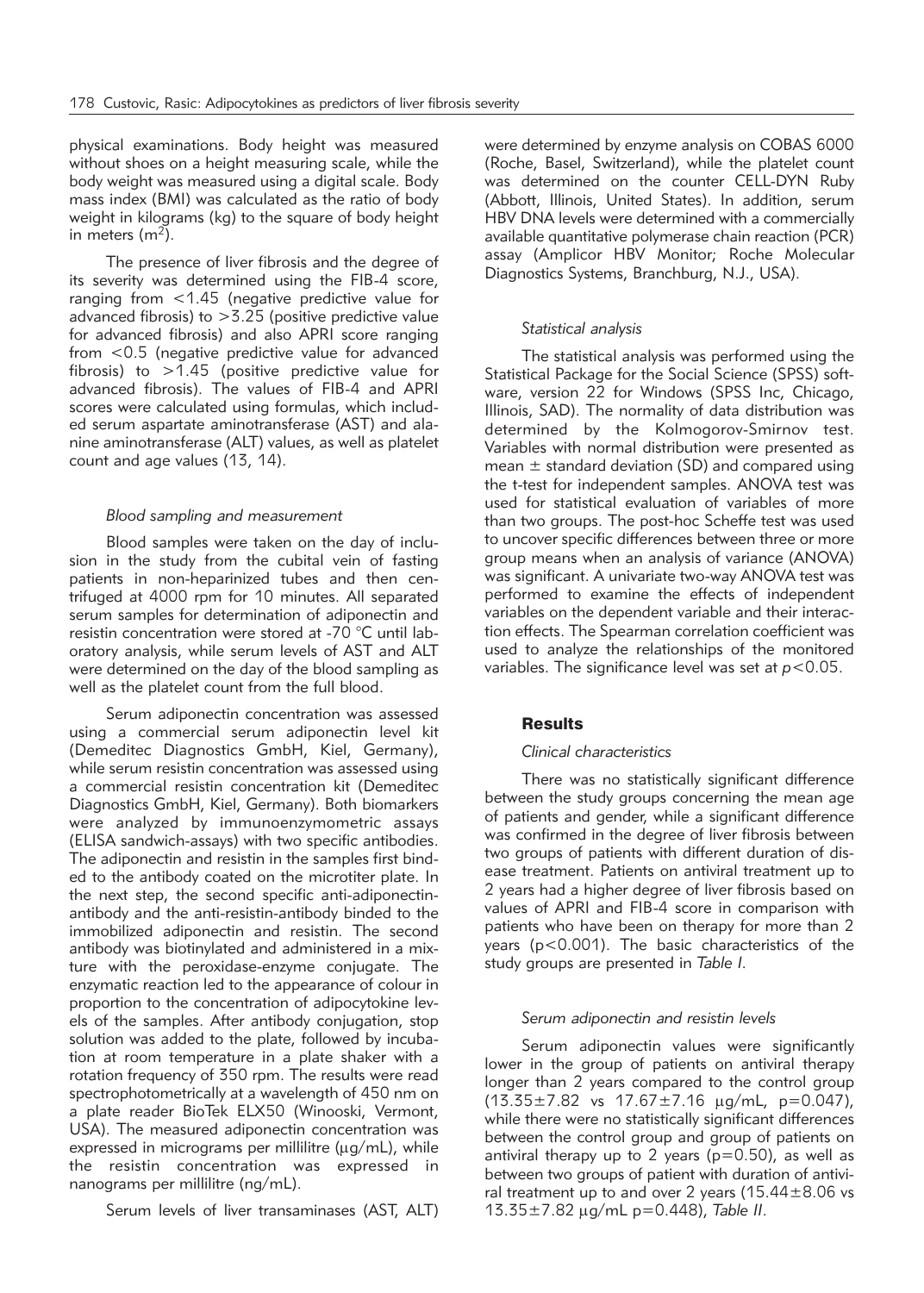| Variables                    | CG<br>$(n=40)$   | T1 group<br>$(n=37)$ | T <sub>2</sub> group<br>$(n=38)$ | p              |
|------------------------------|------------------|----------------------|----------------------------------|----------------|
| Age (mean)                   | $52.0 \pm 3.0$   | $54.0 \pm 2.0$       | $51.0 \pm 5.0$                   | 0.541          |
| Male (n, %)<br>Female (n, %) | 22/55%<br>18/45% | 20/54%<br>17/46%     | 22/57%<br>16/43%                 | 0.443<br>0.608 |
| BMI ( $\text{kg/m}^2$ )      | $22.76 \pm 1.91$ | $22.72 \pm 1.97$     | $22.79 \pm 1.89$                 | 0.885          |
| Treatment length<br>(years)  |                  | $1.8 + 0.1$          | $4.3 \pm 0.2$                    | 0.001          |
| FIB-4 score                  |                  | $1.84 \pm 0.72$      | $1.28 \pm 0.71$                  | 0.001          |
| APRI score                   |                  | $0.75 \pm 0.44$      | $0.39 \pm 0.25$                  | 0.001          |

Table I Basic characteristics of patients with chronic viral hepatitis and control group.

CG – control group; T1 – patients on antiviral therapy for up to 2 years; T2 – patients on antiviral therapy for more than 2 years.

Table II The values of adiponectin and resistin serum concentration in treated patients with chronic viral hepatitis B and control group.

| Variables                | CG               | T1 group         | T <sub>2</sub> group    |       |  |
|--------------------------|------------------|------------------|-------------------------|-------|--|
| Adiponectin $(\mu q/mL)$ | $17.67 \pm 7.16$ | $15.44 \pm 8.06$ | $13.35 \pm 7.82*$       | 0.049 |  |
| Resistin (ng/mL)         | $4.47 \pm 1.61$  | $8.68 \pm 4.09*$ | $6.75 \pm 3.23^{\pm 7}$ | 0.001 |  |

Data are presented as mean  $\pm$  SD.

CG – control group; T1 – CHB patients on antiviral therapy for up to 2 years; T2 – CHB patients on antiviral therapy for more than 2 years; \*p<0.05 comparison of serum adiponectin level in the CG and T2 groups;  $*p < 0.01$  – serum resistin level between T1 and CG group;  $+\frac{1}{p} < 0.05$  – serum resistin level between T1 and T2 group;  $\bar{r}_{p}$ <0.01 – serum resistin level between T2 and CG group



Figure 1 Serum levels of adipokines (A. adiponectin; B. resistin) according to FIB-4 score values in patients with CHB on antiviral therapy.

Bar chart express the serum adiponectin (*Figure 1A*) and resistin levels (*Figure 1B*) in the in chronic hepatitis B virus patients on antiviral therapy with different degree of liver fibrosis according to the values of FIB-4 score (<1.45, 1.45–3.25). The top of the bar represents mean value and the error bars represent standard deviation ( $\pm$ 2SD); p<0.001 significant difference.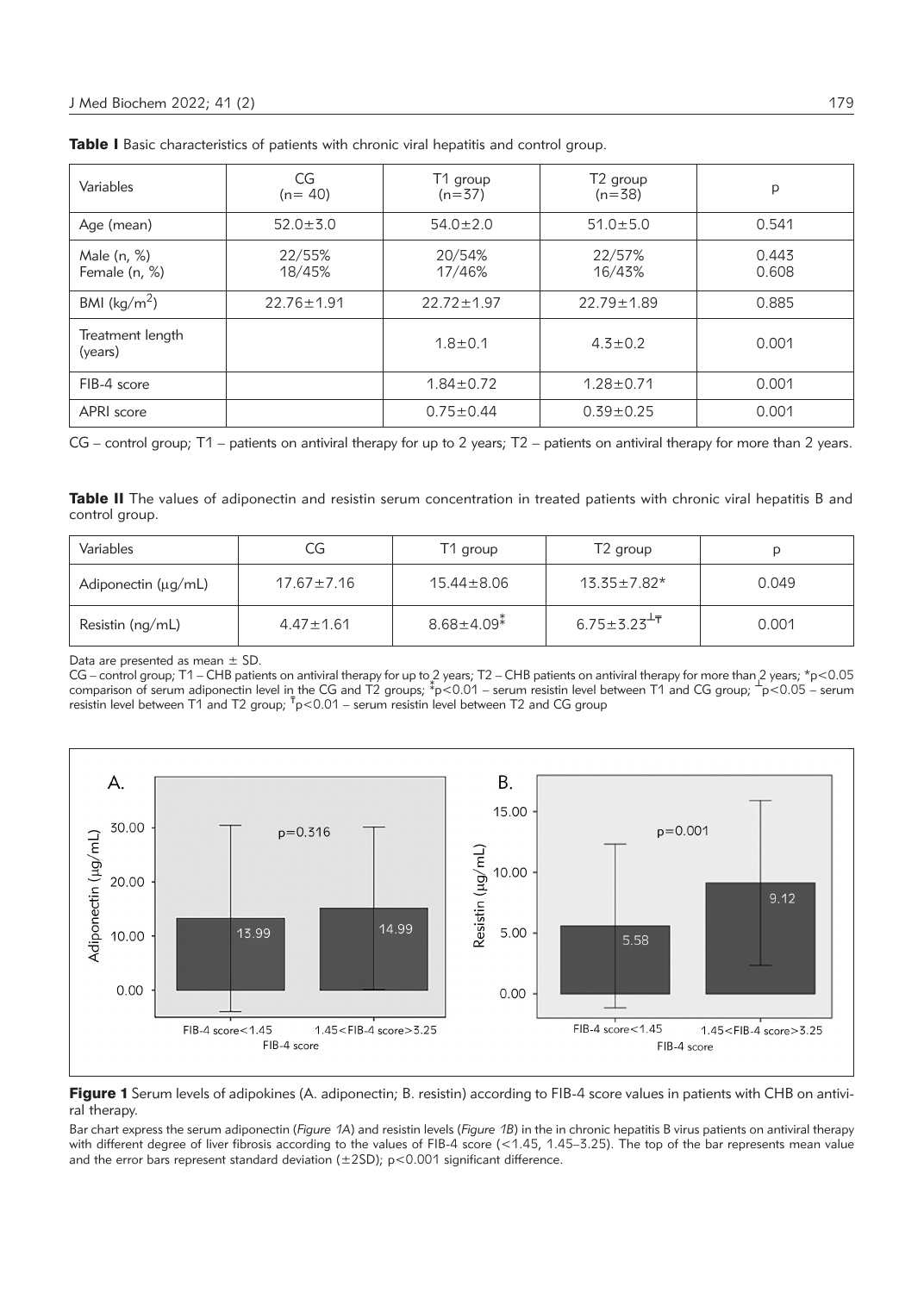

**Figure 2** Serum resistin levels according to the APRI score values in patients with CHB.

Bar charts of serum resistin levels ( $\mu$ g/mL) in the CHB patients with APRI score of different degree of liver fibrosis (<0.5, 0.5–1.45 and >1.45). The top of the bar represents mean value and the error bars represent standard deviation (±2SD); p<0.001 significant difference in mean serum resistin levels between the different degrees of liver fibrosis according to the values of APRI score.

The mean values of serum resistin concentration were statistically significantly different between subjects of all groups (p=0.001). A higher serum resistin concentration was confirmed in the group of patients on antiviral therapy for up to 2 years compared to the control group  $(8.68 \pm 4.09 \text{ vs } 4.47 \pm 1.61 \text{ ng/mL}$ , p=0.001). In the group of patients who were on antiviral therapy for more than 2 years, the level of serum resistin was significantly lower compared to the group of patients on antiviral therapy for up to 2 years (6.75 $\pm$ 3.23 vs 8.68±4.09 ng/mL, p=0.031). *Table II* shows a significant difference between T2 and the control group  $(6.75 \pm 3.23 \text{ vs } 4.47 \pm 1.61 \text{ ng/mL}, p=0.007)$ .

### *Relationship of serum adiponectin and resistin levels to the liver fibrosis parameters*

There was no significant difference between mean serum adiponectin levels in patients with a higher FIB-4 score (1.45–3.25) compared to a score lower than 1.45 (15.14 $\pm$ 7.50 µg/mL vs 13.25 $\pm$  8.60 mg/mL, p=0.316), *Figure 1A*. Additionally, the mean serum resistin level was significantly higher in the group of patients with a higher FIB-4 score (9.12±3.39 ng/mL vs 5.58±3.36 ng/mL, p=0.001), *Figure 1B.*

|                             | T1 group    |       |            | T <sub>2</sub> group |             |       |            |       |
|-----------------------------|-------------|-------|------------|----------------------|-------------|-------|------------|-------|
|                             | FIB-4 score |       | APRI score |                      | FIB-4 score |       | APRI score |       |
|                             | rho         | D     | rho        | p                    | rho         | p     | rho        | D     |
| Adiponectin<br>$(\mu g/mL)$ | 0.152       | 0.368 | 0.088      | 0.604                | 0.131       | 0.435 | 0.139      | 0.406 |
| Resistin<br>(ng/mL)         | 0.699       | 0.001 | 0.860      | 0.001                | 0.784       | 0.001 | 0.831      | 0.001 |

Table III Correlation of serum adiponectin and resistin levels with FIB-4 and APRI score of liver fibrosis in CHB patients on antiviral treatment.

T1 – CHB patients on antiviral therapy for up to 2 years; T2 – CHB patients on antiviral therapy for more than 2 years

Table IV Combined effects of severity disease (estimated by FIB-4 or APRI score) and duration of antiviral therapy on serum resistin and adiponectin concentrations.

| Dependent variable:                        | Resistin (ng/mL) |       | Adiponectin (µg/mL) |       |  |
|--------------------------------------------|------------------|-------|---------------------|-------|--|
| Independent variables                      |                  | p     | F                   | p     |  |
| FIB-4 score                                | 17.422           | 0.001 | 0.755               | 0.316 |  |
| length of antiviral treatment              | 8.109            | 0.031 | 0.196               | 0.659 |  |
| FIB-4 score* length of antiviral treatment | 4.835            | 0.048 | 1.634               | 0.205 |  |
| APRI score                                 | 40.092           | 0.001 | 0.940               | 0.378 |  |
| APRI score* length of antiviral treatment  | 4.483            | 0.051 | 1.651               | 0.203 |  |

F value – the ratio of the mean-square value for the source of variation to the residual mean square; FIB-4 score\* length of antiviral treatment – effects of these two factors interaction on values of the dependent variable; APRI score\* length of antiviral treatment – effects of these two factors interaction on values of the dependent variable; the significance of results at  $p < 0.05$ .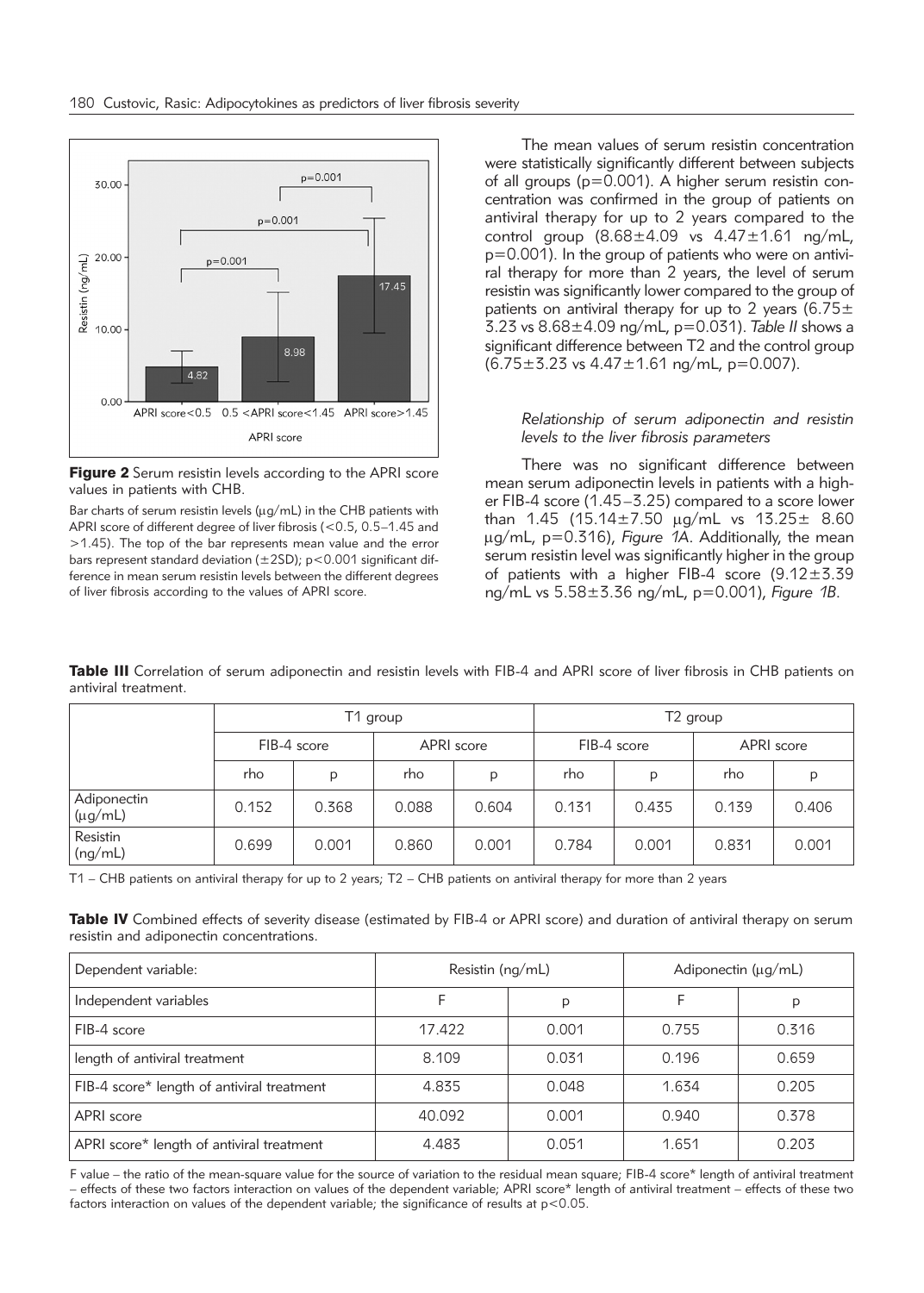Serum adiponectin concentrations in patients with APRI score  $< 0.5$  (12.87 $\pm$ 8.73  $\mu$ g/mL), APRI score  $0.5 - 1.45$  (15.50 ± 7.36  $\mu$ g/mL) and APRI score  $>$  1.45 (13.09 $\pm$  8.64) did not differ significantly  $(p=0.378)$ . As opposite of that, there was a significant difference between serum resistin levels depending on the degree of liver fibrosis, according to the values of APRI score (4.82±1.11 ng/mL in APRI score <0.5 vs 8.98±3.08 ng/mL in APRI score 0.5– 1.45 vs  $17.45 \pm 3.96$  in APRI score  $> 1.45$ , p=0.001). The post-hoc Scheffe test confirmed a significant difference in the mean serum resistin levels between each pair of groups (p=0.001), *Figure 2*.

A significant positive correlation was found between serum concentrations of resistin and liver fibrosis estimated based on the values of FIB-4  $(r=0.741, p=0.001)$  and APRI score  $(r=0.839, p=0.001)$ p=0.001). The higher values of serum resistin concentration are associated with higher values of fibrosis score (*Table III*). Serum adiponectin levels did not significantly correlate with FIB-4 and APRI score of liver fibrosis in CHB patients, regardless of the duration of antiviral treatment (p>0.05).

Univariate two-way ANOVA test showed that progression of liver fibrosis estimated by FIB-4 and APRI scores had a significant effect on resistin values (F 17.42, p=0.001; F 40.09, p=0.001), as well as the length of antiviral treatment (F 8.109, p=0.031), *Table IV*. Progression of liver fibrosis expressed by values of FIB-4 score and length of treatment interaction had a significant effect on serum resistin values (F 4.835, p=0.048), while APRI score and length of treatment interaction did not have a significant effect on serum resistin levels (F 4.483, p=0.051). These scores and the length of antiviral treatment did not significantly affect the values of serum adiponectin (*Table IV*).

#### **Discussion**

Treatment and control of CHB may become complicated due to the poor awareness of the disease and lack of screening programs and adequately monitoring of complications (15). Considering that 15– 40% of patients with CHB will progress to cirrhosis and hepatocellular carcinoma (HCC), even with sustained viral suppression during therapy, the use of appropriate serum biomarkers as indicators of disease progression is crucial. Durazzo et al*.* (16) pointed out the role of serum adiponectin and resistin in the course of CHB and verified a significant decrease in resistin with non-significant reduction in adiponectin after treatment of CHB. Our study examined the variations of serum adipocytokine values in patients with CHB depending on the length of antiviral therapy to determine if they could be appropriate parameters to assess the degree of liver fibrosis and indirectly on the effectiveness of antiviral therapy in controlling disease progression.

The study results showed that mean serum resistin concentration was significantly higher in patients with CHB on antiviral therapy compared to healthy control. We also found a significantly higher value of serum resistin concentration in the early period of antiviral treatment of CHB patients, and the two-way analysis of variance (ANOVA) showed that the combined effects of disease severity assessed by FIB-4 score and duration of antiviral therapy had a significant effect on serum resistin values. Our results are in accordance with the study of Meng et al. (17), which showed higher values of resistin in patients with advanced intrahepatic inflammation and higher stage of fibrosis in three groups of patients – patients with CHB, patients with liver cirrhosis and patients with liver failure as a consequence of CHB. Significantly higher serum resistin levels in that study were found in the latter two groups, considering resistin as a prognostic factor in disease severity. Contrary to these results, the study of Tsochatzis et al. (18) showed that serum resistin levels were lower in patients with severe liver fibrosis, as well as that resistin levels are independently associated with fibrosis severity in patients with chronic hepatitis B and C infection, but it remained unclear to the authors whether lower levels of resistin in advanced fibrosis represent a marker of disease severity or whether resistin is directly implicated in disease progression.

Our results indicated a decrease in adiponectin values in patients with CHB compared to healthy controls, with verified statistically significant difference only between the group of patients on longer antiviral therapy (for more than two years) and the control group. We did not find a significant difference in adiponectin values in patients with CHB on antiviral therapy according to the different degree of liver fibrosis, based on the results of FIB-4 and APRI score, although some discrepancies were observed in the ratio of serum adiponectin levels to higher degrees of liver fibrosis assessed based on these scores. Higher values of adiponectin were observed with a FIB-4 score greater than 1.45. Additionally, in 43 patients with APRI score values between 0.5 and 1.45, serum adiponectin levels showed a tendency to increase insignificantly compared to 29 patients with APRI score lower than 0.5, while in the group of 3 patients with APRI score greater than 1.45, these values were lower. If we take into consideration that only three patients had an APRI score greater than 1.45, the difference found can be taken with caution, and it can be concluded that an increase in adiponectin levels might indicate a higher degree of fibrosis according to the APRI score. These results are partially in accordance with results of some recently published studies, which have shown higher levels of adiponectin in CHB patients with advanced liver fibrosis and inflammation (19, 20), although the question of its elevated values in advanced liver disease remains open because adiponectin is an anti-inflammatory factor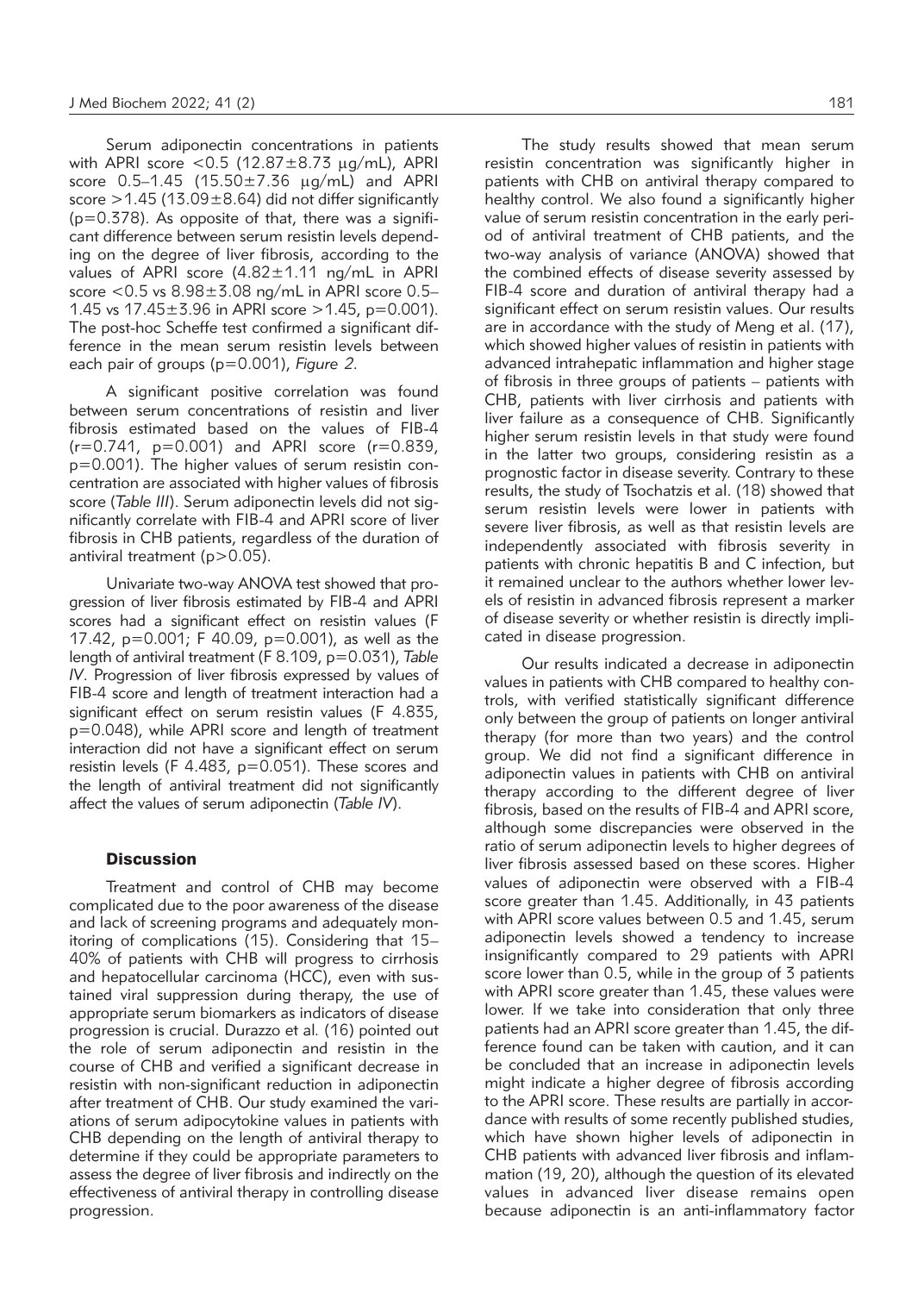that contributes to the reduction of inflammation in the liver parenchyma (21). A possible explanation for higher adiponectin values in patients with CHB compared to healthy controls lies in the fact that adiponectin is a potent inhibitor of hepatic stellate cells activation, and consequently, its deficiency leads to greater fibrosis (22). The study investigating the adiponectin – FGF 15/19 axis as an essential axis in the development of alcoholic steatohepatitis determined that ethanol dysregulates adiponectin production, reduces hepatic adiponectin receptors disrupts adiponectin signalling (23). A higher degree of steatohepatitis is consequently associated with lower levels of adiponectin. Our study showed that the concentration of serum resistin in patients with chronic hepatitis B corresponds to the severity of liver fibrosis and depends on the duration of antiviral therapy.

#### **Conclusions**

This study observed a significantly higher serum resistin level in patients with CHB on the different duration of antiviral therapy compared to healthy con-

#### **References**

- 1. Fang H, Judd RL. Adiponectin regulation and function. Compr Physiol 2018; 8: 1031–63.
- 2. Senesi P, Luzi L, Terruzzi I. Adipokines, myokines, and cardiokines: the role of nutritional interventions. Int J Mol Sci 2020; 21: 8372.
- 3. Chang ML, Yang Z, Yang SS. Roles of adipokines in digestive diseases: Markers of inflammation, metabolic alteration and disease progression. Int J Mol Sci 2020; 21: 8308.
- 4. Acquarone E, Monacelli F, Borghi R, Nencioni A, Odetti P. Resistin: areappraisal. Mech Ageing Dev 2019; 178: 46–63.
- 5. Arunkumar EA, Sushil KJ. Adiponectin, a therapeutic target for obesity, diabetes, and endothelial dysfunction. Int J Mol Sci 2017; 18: 1321.
- 6. Hsu CS , Liu WL, Chao YC, et al. Adipocytokines and liver fibrosis stages in patients with chronic hepatitis B virus infection. Hepatol Int 2015; 9: 231–42.
- 7. Yalaki S, Yalcin MS. Does regression in treatmentinduced liver fibrosis reflect non-invasive tests? Assessing treatment results of hepatitis B patients who took potent antiviral drugs for 5 years. Niger J Clin Pract 2020; 23: 226–31.
- 8. Koksal AR, Alkim H, Boga S, et al. Effect of entecavir and tenofovir treatment on non-invasive fibrosis scores: which one is better? Am J Ther 2016; 23: e429–38.
- 9. Siegel RL, Miller KD, Fuchs HE, Jemal A. Cancer Statistics, 2021. CA Cancer J Clin 2021; 71: 7–33.
- 10. Jamali R, Hatami N, Kosari F. The Correlation between

trol subjects. A higher degree of liver fibrosis in patients with viral hepatitis B was associated with significantly higher serum resistin concentrations. These results suggest that the serum resistin could be a potential non-invasive biomarker of liver fibrosis and its severity in the patients with hepatitis B infection and an indicator of the effects of antiviral therapy on liver histology.

There was no significant difference between the mean serum adiponectin levels in patients with CHB on antiviral therapy concerning the degree of liver fibrosis determined using the FIB-4 and APRI score. Therefore, the role of adiponectin in CHB infection needs to be further studied.

#### Conflict of interest statement

The authors stated that they have no conflicts of interest regarding the publication of this article.

serum adipokines and liver cell damage in non-alcoholic fatty liver disease. Hepat Mon 2016;16: e37412.

- 11. Jamali R, Razavizade M, Arj A, Aarabi MH. Serum adipokines might predict liver histology findings in nonalcoholic fatty liver disease. World J Gastroenterol 2016; 22: 5096–103.
- 12. European Association for the Study of the Liver. EASL 2017 Clinical Practice Guidelines on the management of hepatitis B virus infection. J Hepatol 2017; 67: 370– 98.
- 13. Kim WR, Berg T, Asselah T, Flisiak R, Fung S, Gordon SC, et al. Evaluation of APRI and FIB-4 scoring systems for non-invasive assessment of hepatic fibrosis in chronic hepatitis B patients. J Hepatol 2016; 64: 773–80.
- 14. Lai M. Afdhal NH. Liver fibrosis determination. Gastroenterol Clin North Am 2019; 48: 281–9.
- 15. Mak LY, Seto WK, Fung J, Yuen MF. Novel developments of hepatitis B: treatment goals, agents and monitoring tools. Expert Rev Clin Pharmacol 2019; 12: 109–20.
- 16. Durazzo M, Belci P, Niro G, et al. Variations of serum levels of adiponectin and resistin in chronic viral hepatitis. J Endocrinol Invest 2013; 36: 600–5.
- 17. Meng Z, Zhang Y, Wei Z, et al. High serum resistin associates with intrahepatic inflammation and necrosis: an index of disease severity for patients with chronic HBV infection. BMC Gastroenterol 2017; 17: 6.
- 18. Tsochatzis E, Papatheodoridis GV, Hadziyannis E, et al. Serum adipokine levels in chronic liver diseases: associ-